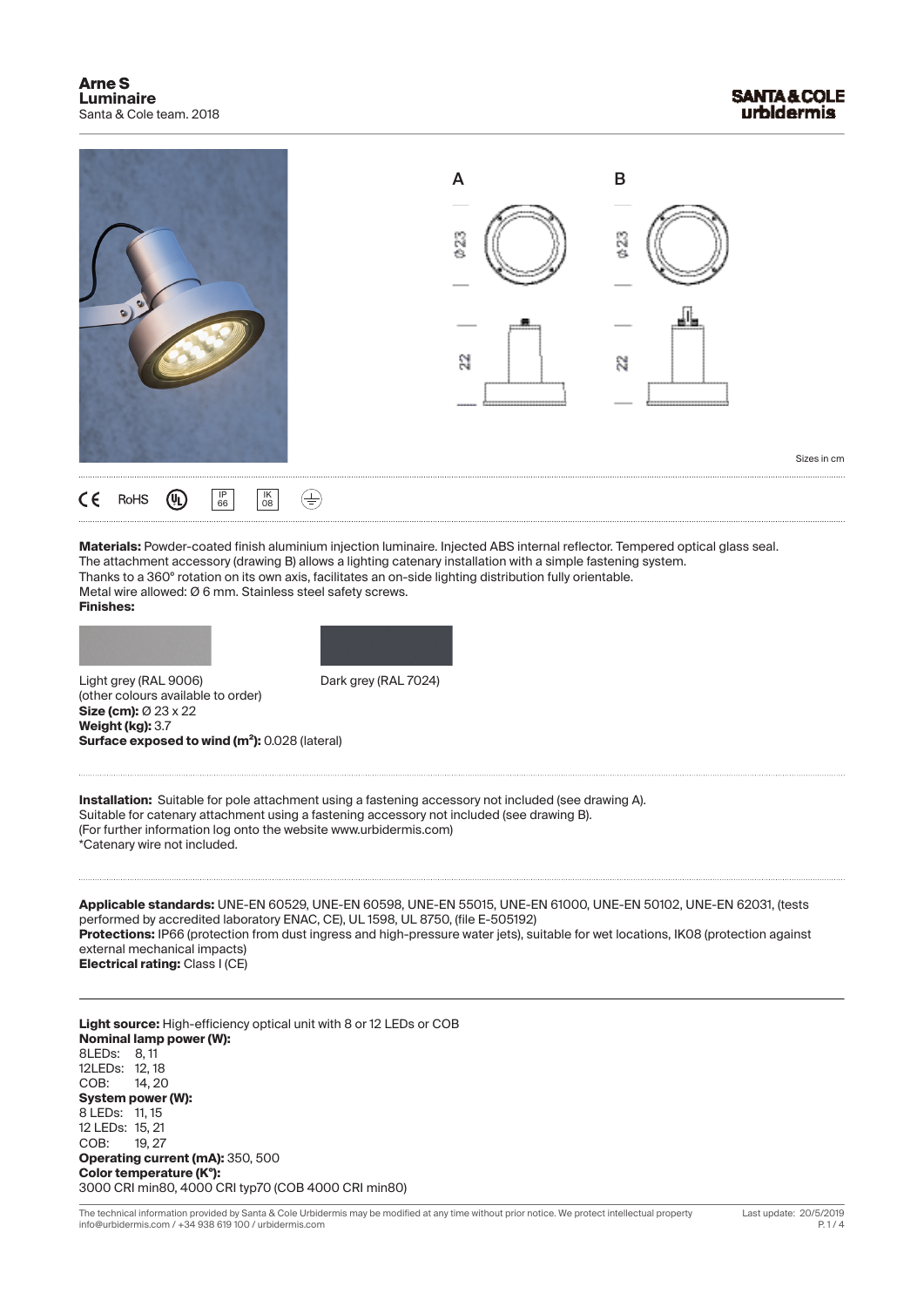**Power supply:** constant current driver.

### **Regulation:**

1-10V / Dali / Header flux regulation / Programmable automatic regulation.

The LED luminaire may be regulated using a number of differing interfaces. These controls allow specific, individual control of light, reducing energy consumption in a sustainable manner.

Constant light output (CLO).

Assures a constant lumen output from the luminaire throughout its lifetime.

#### **Power factor (cos ᵩ):**

| N° LEDs | Current<br>(mA) | P (W) 100%<br><b>CLO 80%</b> |  |  |  |  |
|---------|-----------------|------------------------------|--|--|--|--|
| 8       | 350             | 0.77                         |  |  |  |  |
|         | 500             | 0.83                         |  |  |  |  |
| 12      | 350             | 0.85                         |  |  |  |  |
|         | 500             | 0.90                         |  |  |  |  |
| CoB     | 350             | 0.93                         |  |  |  |  |
|         | 500             | 0.96                         |  |  |  |  |

**Operating voltage:** 220-240V 50Hz (CE) / 120-277V 60Hz (UL)

**Wire:** 

0,6 / 1 kV 3 x 1,5mm²

0,6 / 1 kV 5 x 1,5mm² (prog.)

**Temperature operating range Ta (ºC):** between -25 and 30 (500mA)

Lifetime: TM21 L70 (10k) > 50.000 h

Thanks to an optimised thermal design, the luminous flux is maintained up to 70% after 50.000 h.

Under exceptional cases when the ambient temperature is excessive, the output may be reduced using the (NTC) active control system that ensures the right operating temperature is maintained.

#### **Light distributions:**

Symmetrical: Wide Flood (WF 76º), Flood (F 43º), Medium (M 30º), Spot (S 15º), Oval (OV 60ºx40º), Lightblade (LB 100ºx20º), Type II+II  $(T||+||)$ .

Asymmetrical: Type II, Type III o Type IV (according to IESNA classification). **Upper Light Output Ratio (ULOR%):** 0.60 – 0.88

#### **Configurations**

|            |                    |                       |                |                   |              | <b>IESNATII</b>                  |                          | <b>IESNATIII</b>                 |                          | <b>IESNATIV</b>                  |                          | LightBlade                      |                          | Oval OV                         |                          | <b>IESNATII+II</b>              |                          |                          |                          |      |    |      |     |                          |                          |
|------------|--------------------|-----------------------|----------------|-------------------|--------------|----------------------------------|--------------------------|----------------------------------|--------------------------|----------------------------------|--------------------------|---------------------------------|--------------------------|---------------------------------|--------------------------|---------------------------------|--------------------------|--------------------------|--------------------------|------|----|------|-----|--------------------------|--------------------------|
| Reference  | N°LED <sub>S</sub> | T"colour<br>(K)       | Lamp power (W) | System power<br>ξ | Current (mA) | luminous flux<br>Luminaire<br>ίm | Efficacy<br>(Im/W)       | luminous flux<br>Luminaire<br>ίm | Efficacy<br>(Im/W)       | luminous flux<br>Luminaire<br>ίE | Efficacy<br>(Im/W)       | luminous flux<br>Luminaire<br>ξ | Efficacy<br>(Im/W)       | luminous flux (Im)<br>Luminaire | Efficacy<br>(Im/W)       | luminous flux (Im)<br>Luminaire | Efficacy<br>(Im/W)       |                          |                          |      |    |      |     |                          |                          |
| ARPS8A1xx  |                    | 3000<br>CRI<br>min 80 | 8              | 11                | 350          | 857                              | 77                       | 806                              | 73                       | 823                              | 74                       | 864                             | 78                       | 945                             | 85                       | 857                             | 77                       |                          |                          |      |    |      |     |                          |                          |
| ARPS8B1xx  | 8                  |                       | 11             | 15                | 500          | 1162                             | 77                       | 1092                             | 73                       | 1116                             | 74                       | 1171                            | 78                       | 1281                            | 85                       | 1162                            | 77                       |                          |                          |      |    |      |     |                          |                          |
| ARPS8A2xx  |                    | 4000<br>CRI           | 8              | 11                | 350          | 1011                             | 91                       | 950                              | 86                       | 971                              | 88                       | 1019                            | 92                       | 1114                            | 100                      | $\overline{\phantom{a}}$        | $\overline{\phantom{a}}$ |                          |                          |      |    |      |     |                          |                          |
| ARPS8B2xx  |                    |                       |                | typ 70            | 11           | 15                               | 500                      | 1370                             | 91                       | 1288                             | 86                       | 1316                            | 88                       | 1381                            | 92                       | 1511                            | 100                      | $\overline{\phantom{0}}$ | $\overline{\phantom{a}}$ |      |    |      |     |                          |                          |
| ARPS12A1xx |                    | 3000<br>CRI<br>min 80 | 12             | 15                | 350          | 1279                             | 83                       | 1202                             | 78                       | 1228                             | 80                       | 1288                            | 84                       | 1409                            | 92                       | 1279                            | 83                       |                          |                          |      |    |      |     |                          |                          |
| ARPS12B1xx | 12                 |                       | 18             | 21                | 500          | 1748                             | 83                       | 1643                             | 78                       | 1678                             | 80                       | 1761                            | 84                       | 1926                            | 92                       | 1748                            | 83                       |                          |                          |      |    |      |     |                          |                          |
| ARPS12A2xx |                    | 4000<br>CRI           | 12             | 15                | 350          | 1508                             | 98                       | 1418                             | 92                       | 1448                             | 94                       | 1519                            | 99                       | 1662                            | 108                      | $\overline{\phantom{a}}$        | $\overline{\phantom{a}}$ |                          |                          |      |    |      |     |                          |                          |
| ARPS12B2xx |                    |                       |                |                   |              |                                  |                          |                                  |                          | typ 70                           | 18                       | 21                              | 500                      | 2061                            | 98                       | 1937                            | 92                       | 1979                     | 94                       | 2077 | 99 | 2272 | 108 | $\overline{\phantom{0}}$ | $\overline{\phantom{a}}$ |
| ARPSCOBA1  |                    | 3000<br>CRI           | 12             | 14                | 350          | $\overline{\phantom{a}}$         | ٠                        | $\overline{\phantom{a}}$         | $\overline{\phantom{a}}$ | $\overline{\phantom{a}}$         | $\overline{\phantom{a}}$ | ٠                               | $\overline{\phantom{a}}$ | $\overline{\phantom{a}}$        | $\overline{\phantom{a}}$ | -                               | $\overline{\phantom{a}}$ |                          |                          |      |    |      |     |                          |                          |
| ARPSCOBB1  | CoB                | min 80                | 17             | 20                | 500          | $\overline{a}$                   | ٠                        | $\overline{\phantom{a}}$         | $\overline{\phantom{m}}$ | ٠                                | $\overline{\phantom{a}}$ | ٠                               | $\overline{\phantom{a}}$ | $\overline{\phantom{a}}$        | $\overline{\phantom{0}}$ | $\overline{\phantom{a}}$        | $\overline{\phantom{a}}$ |                          |                          |      |    |      |     |                          |                          |
| ARPSCOBA2  |                    | 4000<br>CRI           | 12             | 14                | 350          | $\overline{\phantom{a}}$         | ٠                        | $\overline{\phantom{a}}$         | $\overline{\phantom{m}}$ | ٠                                | $\overline{\phantom{a}}$ | ٠                               | $\overline{\phantom{a}}$ | $\overline{\phantom{a}}$        | $\overline{\phantom{0}}$ | $\overline{\phantom{0}}$        | $\overline{\phantom{a}}$ |                          |                          |      |    |      |     |                          |                          |
| ARPSCOBB2  |                    | typ 80                | 17             | 20                | 500          | $\overline{\phantom{0}}$         | $\overline{\phantom{a}}$ | $\overline{\phantom{a}}$         | $\overline{\phantom{0}}$ | ٠                                | $\overline{\phantom{a}}$ | ٠                               | $\overline{\phantom{a}}$ | $\overline{\phantom{a}}$        | $\overline{\phantom{0}}$ | $\overline{\phantom{0}}$        | ٠                        |                          |                          |      |    |      |     |                          |                          |

\*Opal optics: -7.5% luminous flux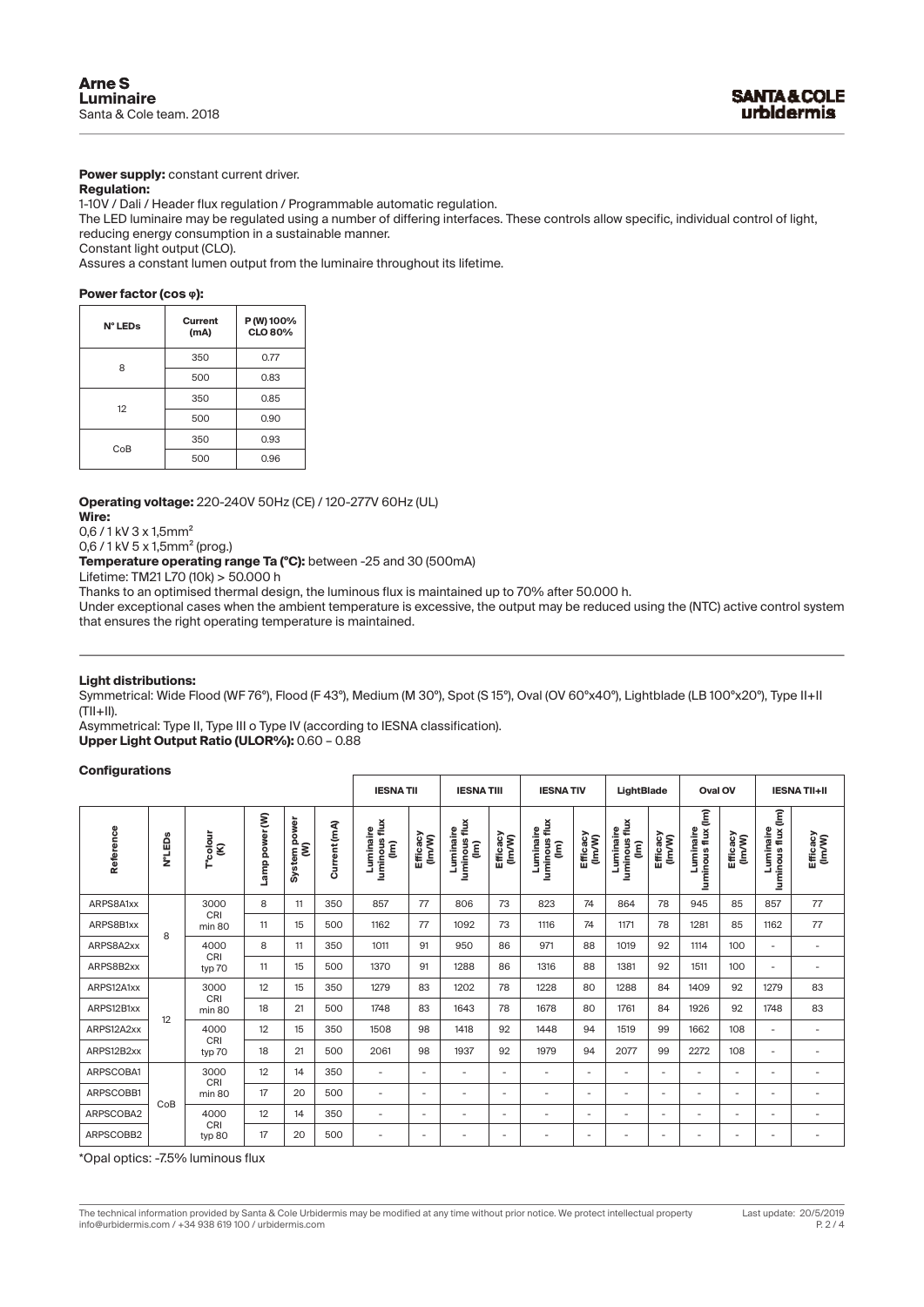| <b>Arne S</b>           |
|-------------------------|
| <b>Luminaire</b>        |
| Santa & Cole team, 2018 |

## **Configurations**

|            |                    |                            |                |                   |              |                                 | <b>Symmetric WF</b> | <b>Symmetric F</b>              |                          | <b>Symmetric M</b>              |                              | <b>Symmetric S</b>              |                              |
|------------|--------------------|----------------------------|----------------|-------------------|--------------|---------------------------------|---------------------|---------------------------------|--------------------------|---------------------------------|------------------------------|---------------------------------|------------------------------|
| Reference  | N°LED <sub>S</sub> | T <sup>a</sup> colour<br>g | Lamp power (W) | System power<br>ξ | Current (mA) | luminous flux (Im)<br>Luminaire | Efficacy<br>(Im/W)  | luminous flux<br>Luminaire<br>ξ | Efficacy<br>(Im/W)       | luminous flux<br>Luminaire<br>ξ | Efficacy<br>(Im/W)           | luminous flux<br>Luminaire<br>ξ | Efficacy<br>(Im/W)           |
| ARPS8A1xx  |                    | 3000<br>CRI                | 8              | 11                | 350          | 896                             | 81                  | 967                             | 87                       | 945                             | 85                           | 927                             | 84                           |
| ARPS8B1xx  | 8                  | min 80                     | 11             | 15                | 500          | 1215                            | 81                  | 1311                            | 87                       | 1281                            | 85                           | 1257                            | 84                           |
| ARPS8A2xx  |                    | 4000                       | 8              | 11                | 350          | 1057                            | 95                  | 1141                            | 103                      | 1114                            | 100                          | 1094                            | 99                           |
| ARPS8B2xx  |                    | CRI<br>typ 70              | 11             | 15                | 500          | 1433                            | 95                  | 1546                            | 103                      | 1510                            | 100                          | 1482                            | 99                           |
| ARPS12A1xx |                    | 3000<br>CRI                | 12             | 15                | 350          | 1337                            | 87                  | 1443                            | 94                       | 1409                            | 92                           | 1383                            | 90                           |
| ARPS12B1xx | 12                 | min 80                     | 18             | 21                | 500          | 1827                            | 87                  | 1972                            | 94                       | 1926                            | 92                           | 1891                            | 90                           |
| ARPS12A2xx |                    | 4000<br>CRI                | 12             | 15                | 350          | 1577                            | 103                 | 1701                            | 111                      | 1662                            | 108                          | 1631                            | 106                          |
| ARPS12B2xx |                    | typ 70                     | 18             | 21                | 500          | 2155                            | 102                 | 2325                            | 111                      | 2272                            | 108                          | 2230                            | 106                          |
| ARPSCOBA1  |                    | 3000<br>CRI                | 12             | 14                | 350          | 1634                            | 119                 | $\overline{\phantom{a}}$        | $\overline{\phantom{a}}$ | $\qquad \qquad \blacksquare$    | $\overline{\phantom{0}}$     | $\overline{\phantom{a}}$        | -                            |
| ARPSCOBB1  | CoB                | min 80                     | 17             | 20                | 500          | 2234                            | 114                 | ۰                               | $\overline{\phantom{a}}$ | $\overline{\phantom{0}}$        | $\overline{\phantom{0}}$     | $\overline{\phantom{a}}$        | -                            |
| ARPSCOBA2  |                    | 4000<br>CRI                | 12             | 14                | 350          | 1927                            | 141                 | $\overline{\phantom{a}}$        | $\overline{\phantom{a}}$ | $\qquad \qquad \blacksquare$    | $\qquad \qquad \blacksquare$ | $\overline{\phantom{a}}$        | $\overline{\phantom{0}}$     |
| ARPSCOBB2  |                    | typ 80                     | 17             | 20                | 500          | 2634                            | 135                 | $\overline{\phantom{a}}$        | $\overline{\phantom{a}}$ | $\overline{\phantom{0}}$        | $\overline{\phantom{0}}$     | $\overline{\phantom{a}}$        | $\qquad \qquad \blacksquare$ |

**Asymmetric**

\*Opal optics: -7.5% luminous flux





 $180<sup>6</sup>$ 

ma angles

Max. intensity 593.70 cd/klm **Asymmetric** Max. intensity 579.34 cd/klm Charibanes Distribution TIV Charibanes<br>  $\begin{array}{ccc}\n0^{\circ} & \text{Distribution TV} \\
0^{\circ} & \text{Distribution TV} \\
90^{\circ} & \text{DCP} & 180^{\circ} \\
40^{\circ} & \text{DCP} & 100\% \\
\end{array}$ **Asymmetric** Distribution TIV LOR 100% ULOR 0%±3%  $120^\circ$ Gamma angles 180  $120$  $105'$ 105  $90^\circ$  $-90^{\circ}$  $75^\circ$  $-75^{\circ}$ 60 60  $\overline{AB}$  $100^{\circ}$ cd/klm  $30^{\circ}$  $15^\circ$  $0^{\circ}$  $15^\circ$  $30^{\circ}$ 

Máx. intensity 671.25 cd/klm





**Symmetric** Distribution Flood LOR 100% ULOR 0%±3%

 $105<sup>o</sup>$ 

 $90^\circ$ 

 $75<sup>6</sup>$ 

60

45

 $30^{\circ}$ 



 $120<sup>°</sup>$ 

 $105<sup>o</sup>$ 

 $.90^{\circ}$ 

 $75^\circ$ 

60

45

\ cd/klm

 $30<sup>°</sup>$ 

**Symmetric**  Distribution Medium LOR 100% ULOR 0%±3%

C Halfplanes<br>  $0^{\circ}$  ----- 180°<br>
90° ----- 270°

Máx. intensity 1951.75 cd/klm



P. 3 / 4 The technical information provided by Santa & Cole Urbidermis may be modified at any time without prior notice. We protect intellectual property Last update: 20/5/2019 info@urbidermis.com / +34 938 619 100 / urbidermis.com

 $15^{\circ}$ 

200C

 $\overline{O}$ 

 $15<sup>°</sup>$